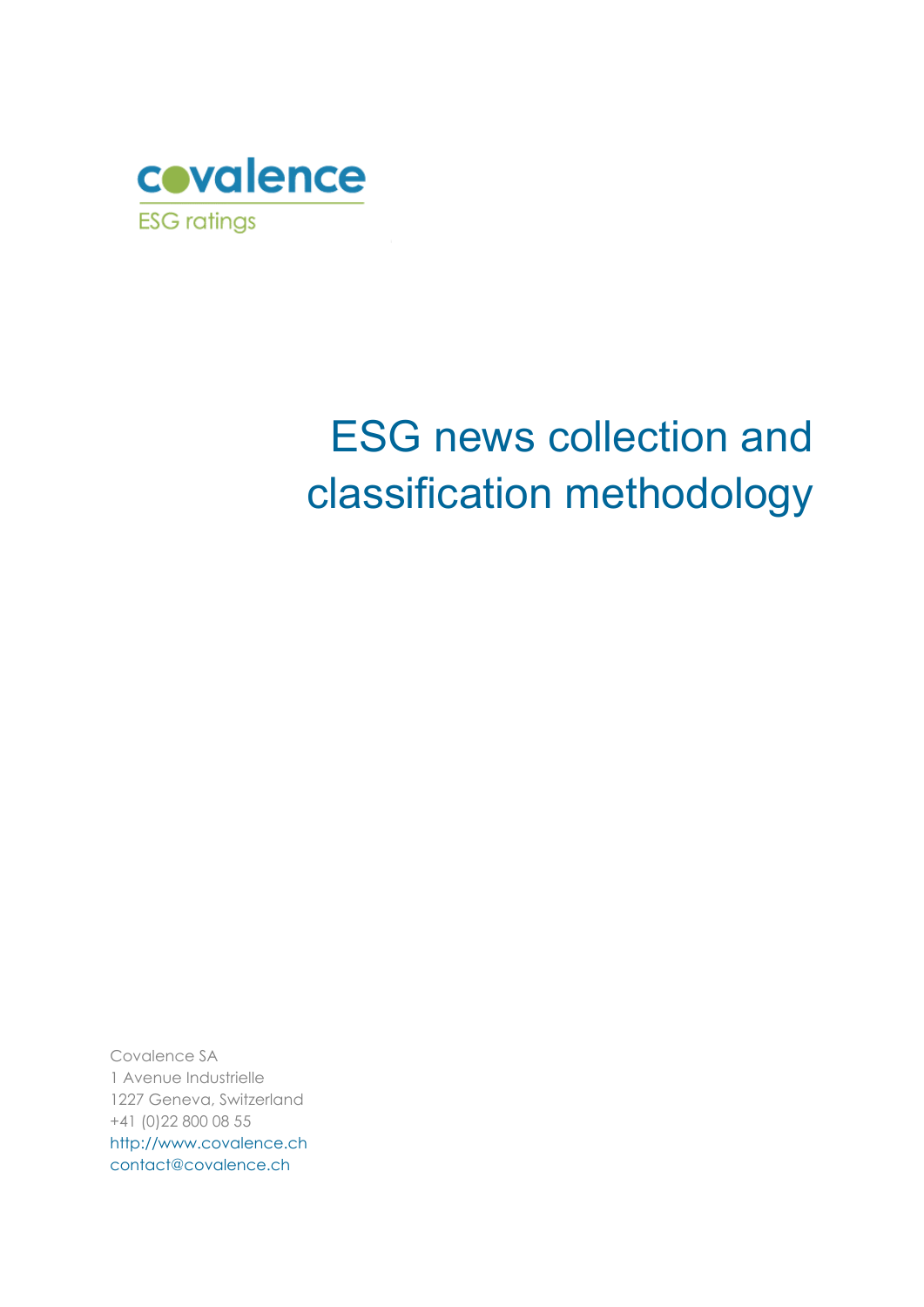

## **Introduction**

The Covalence approach is based on a diversity of sources of information and relies on web monitoring and artificial intelligence together with human analysis.

Stakeholders such as NGOs, governments, trade unions and the media describe the role and activities of companies in positive and negative terms generating either endorsements or controversies.

Since 2001, Covalence has specialized in the semi-automated analysis of such narrative content.

We use data collection and classification tools relying on artificial intelligence techniques (machine learning, natural language processing) in order to analyse the narrative content. This process is reinforced by human interventions to classify the content in terms of polarity (positive/negative) and criteria.

Our team of analysts thoroughly checks entries proposed by the software, thus ensuring high curation standards. Only sources that are publicly identified and available online are considered.

Today, the Covalence database includes more than 600'000 documents from over 150'000 different sources on 6000 companies that have been classified and curated by more than 700 analysts in collaboration with over 30 universities.

The database leverages the use of machine learning techniques thanks to the expertise of our Scientific Advisor [Prof. Patrick Ruch,](https://www.covalence.ch/index.php/staff-member/patrick-ruch/) field expert and professor at the [University of Applied](https://www.hesge.ch/heg/annuaire/patrick-ruch/actualites)  [Sciences and Arts Western Switzerland.](https://www.hesge.ch/heg/annuaire/patrick-ruch/actualites) The use of classification algorithms allows us to fully automate the collection and pre-classification of information including complex information such as polarity – or sentiment – as well as multiple criteria.

## **Data collection**

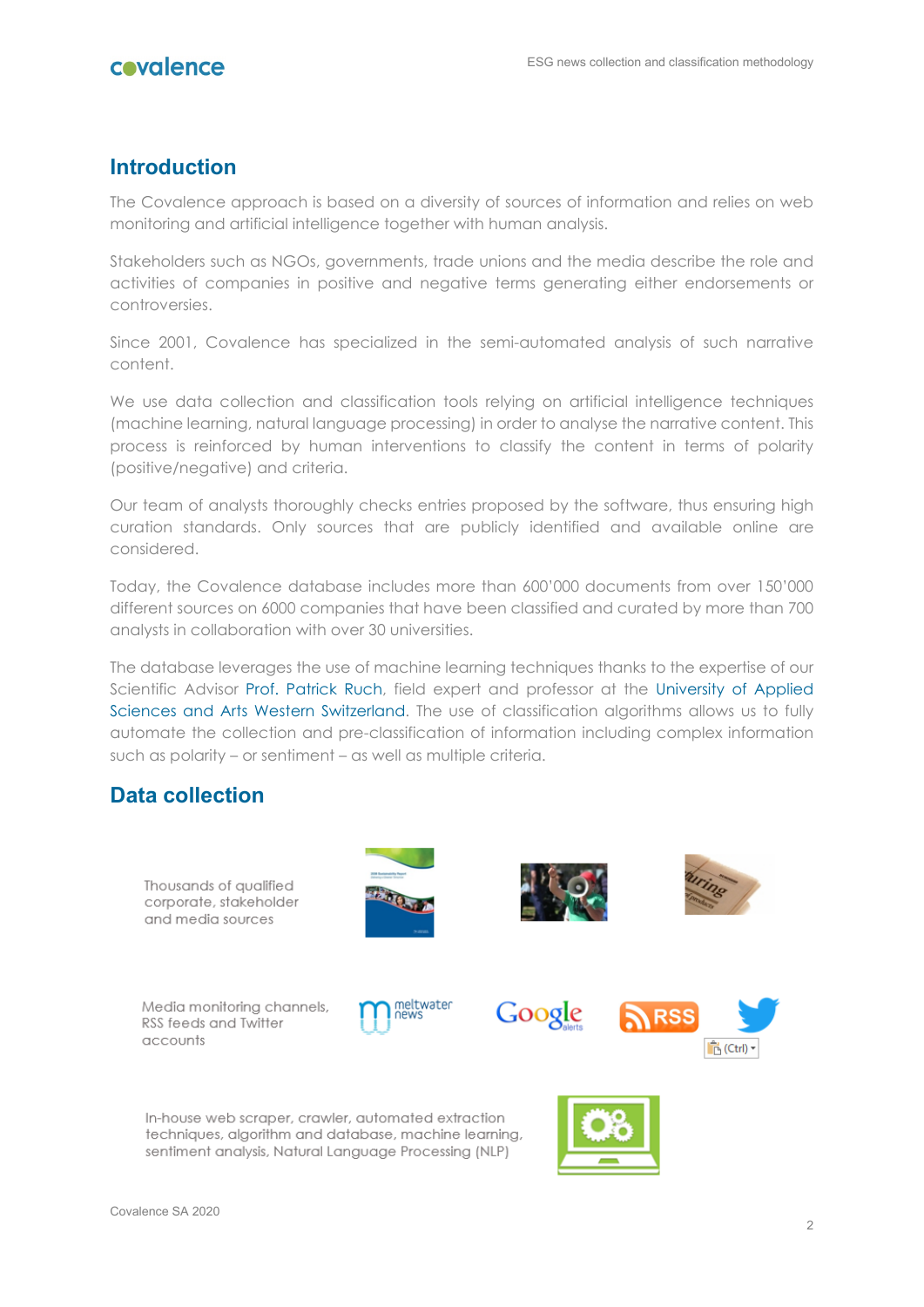

## **Data classification**

Covalence has developed a genuine combination of automated content processing of texts in original language with qualitative assessment by an international team of analysts.

The narrative data gathered by Covalence is made of daily news items gathered from sources such as the media, NGOs, trade unions, etc. Such data is included into Covalence database on a daily basis, and therefore offers opportunities for very dynamic integration of ESG issues into portfolio management.

This data informs on **ESG practices** (GRI-inspired criteria), **impact** (SDGs) and **materiality** (SASB), providing signals relevant to quant trading and equity factor investing.



Every day, Covalence processes approx. 100k news items, of which 500 are considered as ESGrelevant. Then, our algorithm identifies new developments, which are more likely to influence markets than mentions of older stories. New developments are flagged when the daily volume of news is abnormal (positive and negative news items are monitored separately). An abnormal volume occurs with a daily volume 3x larger than its 30 days rolling average volume.

The data is also flagged with materiality signals. The idea is to flag ESG news items covering issues that are likely to have an influence on economic and financial variables such as share price. To do so we refer to internationally recognized standards such as the [materiality map](https://materiality.sasb.org/) produced by the [Sustainability Accounting Standards Board \(SASB\).](https://www.sasb.org/)

#### **Data**

Covalence's ESG news database includes 600k+ articles that have been humanly curated and double-checked, in 4 languages: English (70% of total), French (15%), Spanish (10%), and German (5%). This amount grows by 20k per year.

The human classification is undertaken by a team of 4 ESG news analysts employed during their curricular internship in collaboration with various universities in Switzerland and abroad.

Since 2002, Covalence has hosted 700 students operating as ESG news analysts in partnership with more than 30 [universities.](https://www.covalence.ch/index.php/about-us/team/academic-partners/) Over the years we have noticed that a diverse, rotating team of ESG news analysts allows to neutralize the effects of subjectivity biases on classification.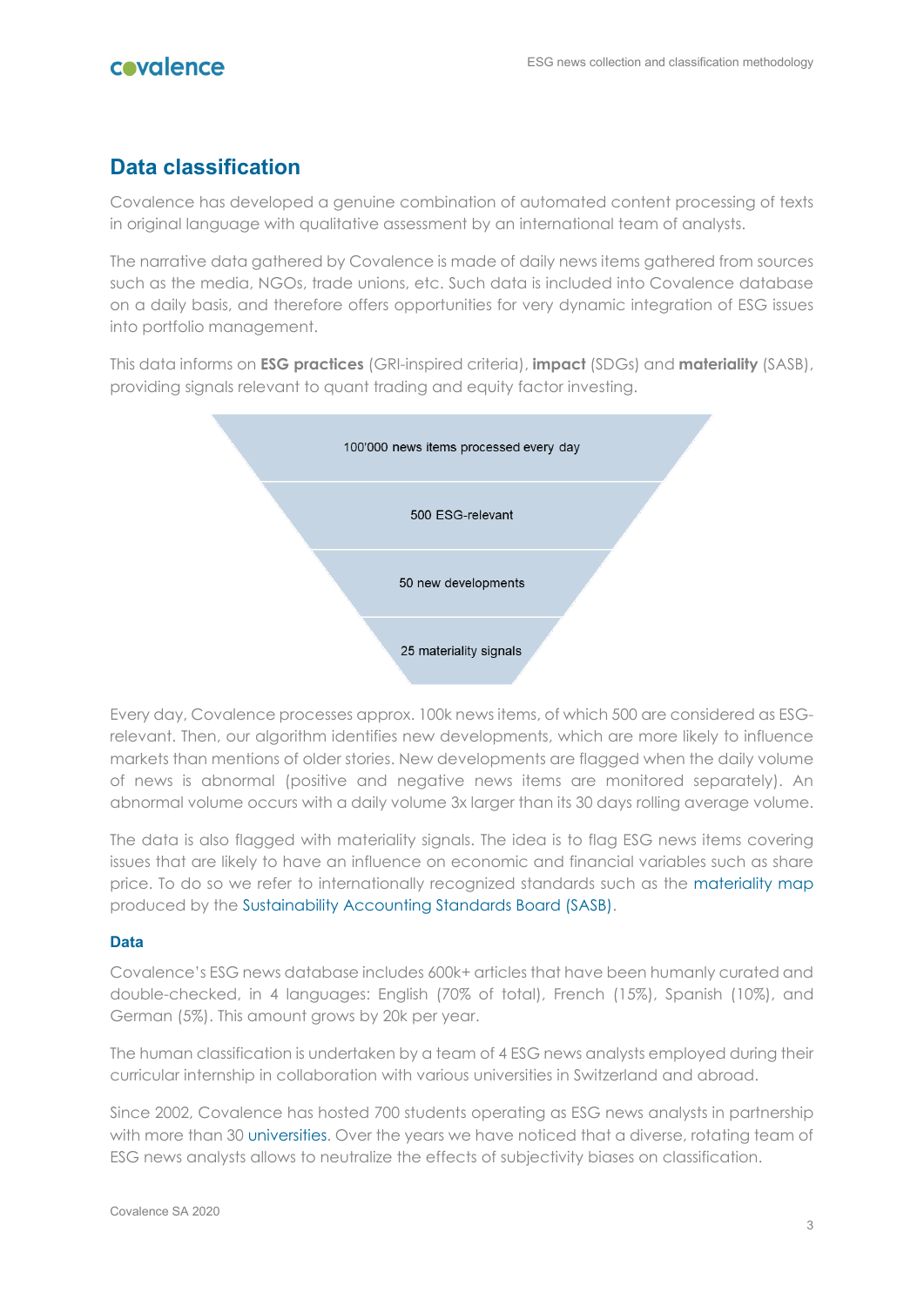

These 600k+ documents are used for training and testing our models for criteria classification (ESG, Global Compact, SDGs, SASB), sentiment analysis, entity recognition, along with meta data linked to each document such as url, URI, country of URI (full list of variables available in annex).

Each variable to be coded needs to be processed with a model. Simple or a little more complex.

#### **Pre-processing**

Each classifier is trained on pre-processed data in order to reach its objectives. Here are a few options to consider when pre-processing:

- Stopwords or no stopword;
- Lowercase or not;
- Equally weighted or biased classes;
- List of keywords to include or exclude;
- …



Every single choice has an impact on the achievement and performance of the resulting model.

#### **The classification models**

**Criteria**, multi-label:

- Supervised multi-label classifiers (logistic regression, maximum entropy) are used for criteria (50) classification: classifiers learn to predict from 0 to five labels for each document;
- Completed with rules-based criteria selection based on proprietary topical dictionary of unequivocal n-grams and combinations (15k and growing entries)

#### **Sentiment**, binary:

- Naïve Bayes binary classifier on pre-processed large training sets;
- Forced negative or positive: we force the classifier to choose  $> 0.5 1$  (positive);  $< 0.5 5$ 0 (negative)

**Entity recognition** (companies, countries), heuristics:

• Blend of algorithms, disambiguation rules (Ford ≠ John Ford; Total's oil outputs ≠ Total oil outputs, etc.)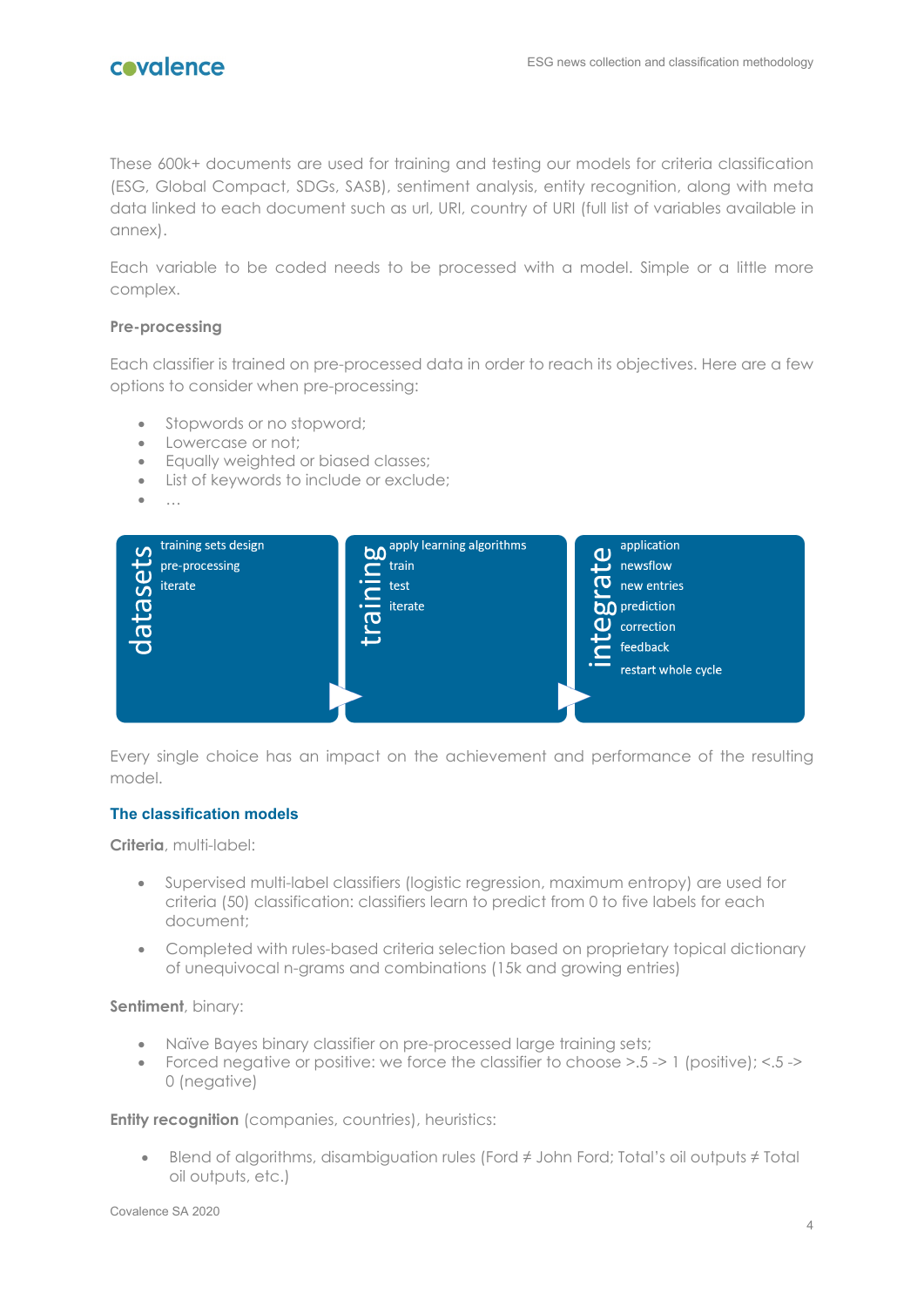

• Dictionary (company names, brands, subsidiaries, products, false friends, etc…

#### **Developments groupings**

Articles with similar content are grouped using the following unsupervised techniques: clustering, k-means, cosine-similarity matrix, optimization.

This allows for the grouping of new/recent data covering emerging matters/stories.

Each classifier is trained in each of the four languages in use. The whole process is iterative.

#### **From the lab**

We are currently reviewing some of the latest developments in NLP such the use of deep learning for text classification, BERT - Bidirectional Encoder Representations from Transformers, FastText or extremeText.

#### **Once the models trained…**

Once all the models trained and ready for production, they are integrated into our live applications suite.

Using state of the art extraction techniques and parallel computing we collect and process 100k+ documents a day, from which 1000 documents (similars included) qualify as ESG content for DB inclusion.



#### **Every day human coding and new developments**

Considering the high volume of ESG news processed on a daily basis, we prioritize the curation of the most important articles, or "new developments". Those are identified both in positive news (impact stories) and negative news (controversies).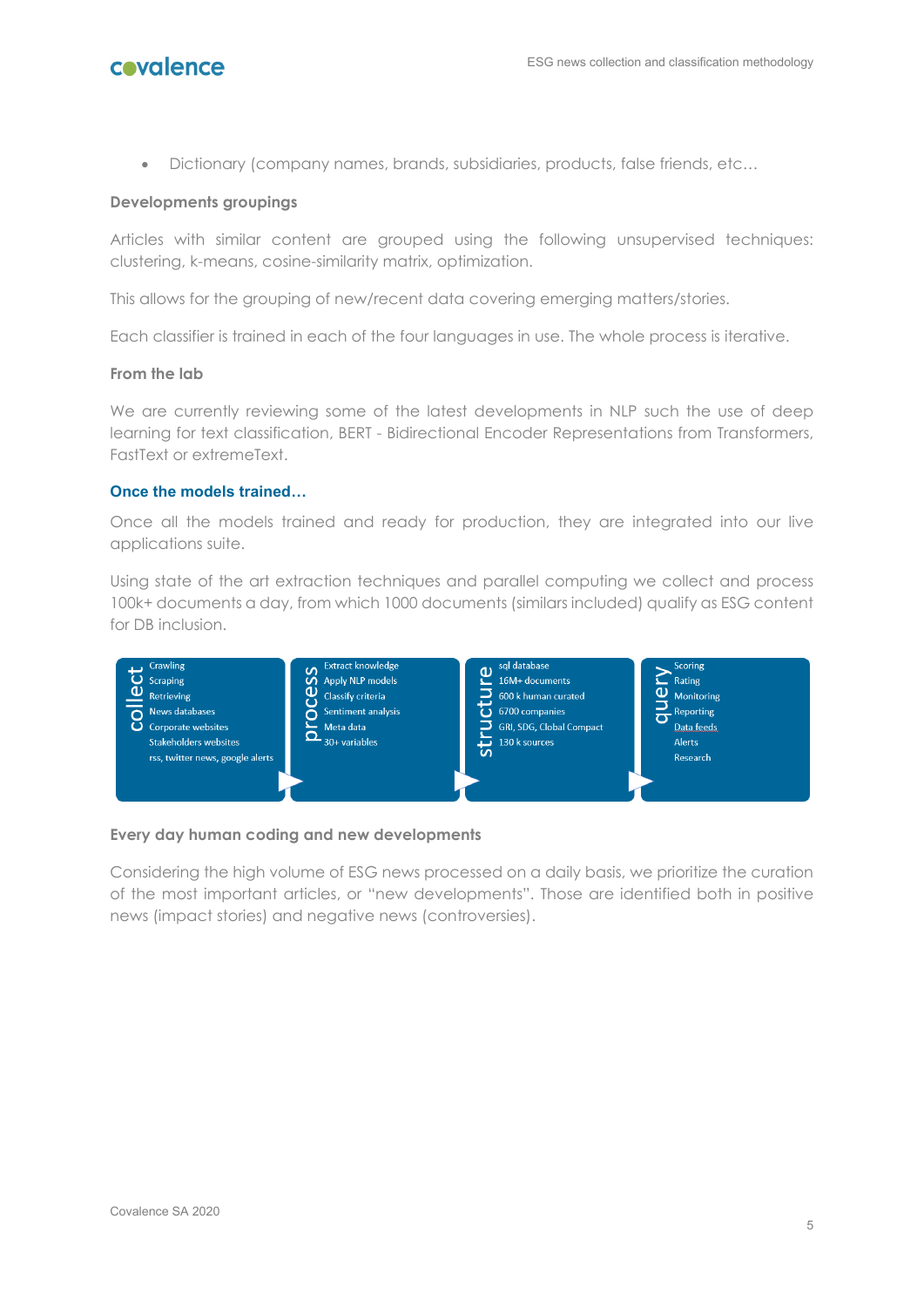

|             |  | EVent ID 421025 - Carolina Maldonado<br>D                                                                                                           |                             |  |                                                                                                                                                                |                                                                                                                                                                                                                                                                                                                                                                                                                                                                                                                                                                                                                   |                                                                                |  |  |  |  |
|-------------|--|-----------------------------------------------------------------------------------------------------------------------------------------------------|-----------------------------|--|----------------------------------------------------------------------------------------------------------------------------------------------------------------|-------------------------------------------------------------------------------------------------------------------------------------------------------------------------------------------------------------------------------------------------------------------------------------------------------------------------------------------------------------------------------------------------------------------------------------------------------------------------------------------------------------------------------------------------------------------------------------------------------------------|--------------------------------------------------------------------------------|--|--|--|--|
| Title       |  | Fiscal salvadoreño no descarta que investigación por lavado alcance a Bukele                                                                        |                             |  |                                                                                                                                                                |                                                                                                                                                                                                                                                                                                                                                                                                                                                                                                                                                                                                                   | $\boxdot$ Correction $\boxdot$ OK<br>Alert id: 15829595   Relevance: 2000.9993 |  |  |  |  |
| URL         |  | https://www.latribuna.hn/2019/10/10/fiscal-salvadoreno-no-descarta-que-investigacion-por-lavado-alcance-a-bukele                                    |                             |  | Go                                                                                                                                                             |                                                                                                                                                                                                                                                                                                                                                                                                                                                                                                                                                                                                                   | Created by EQRobot: 11.10.2019 01:32:56                                        |  |  |  |  |
| Channel     |  | Spanish $\vee$<br>MA-SP<br>latribuna.hn<br>Language<br>Source                                                                                       |                             |  | www.latribuna.hn<br>Domain                                                                                                                                     |                                                                                                                                                                                                                                                                                                                                                                                                                                                                                                                                                                                                                   | Created by Carolina Maldonado:<br>Checked by Lola Favre: 21.10.2019 13:01:03   |  |  |  |  |
| Author      |  |                                                                                                                                                     |                             |  |                                                                                                                                                                |                                                                                                                                                                                                                                                                                                                                                                                                                                                                                                                                                                                                                   |                                                                                |  |  |  |  |
| Description |  | San Salvador.- El fiscal general de El Salvador, Raúl Melara, no                                                                                    | Date                        |  | 10.10.2019                                                                                                                                                     |                                                                                                                                                                                                                                                                                                                                                                                                                                                                                                                                                                                                                   |                                                                                |  |  |  |  |
| Translate   |  | descartó en declaraciones a Efe que una investigación por lavado<br>de dinero contra la sociedad ALBA Petróleos alcance al presidente               | Orientation                 |  | Positive ONegative                                                                                                                                             |                                                                                                                                                                                                                                                                                                                                                                                                                                                                                                                                                                                                                   |                                                                                |  |  |  |  |
|             |  | del país. Navib Bukele.                                                                                                                             | Companies                   |  | Alba Se OR ALBA Group OR X<br>Interseroh                                                                                                                       |                                                                                                                                                                                                                                                                                                                                                                                                                                                                                                                                                                                                                   |                                                                                |  |  |  |  |
|             |  | El pasado 31 de mayo, la Fiscalía General de la República (FGR)<br>allanó la sociedad ALBA Petróleos y otras empresas relacionadas                  |                             |  |                                                                                                                                                                |                                                                                                                                                                                                                                                                                                                                                                                                                                                                                                                                                                                                                   |                                                                                |  |  |  |  |
|             |  | con esta como parte de una investigación que realiza por supuesto<br>lavado de dinero.                                                              |                             |  |                                                                                                                                                                |                                                                                                                                                                                                                                                                                                                                                                                                                                                                                                                                                                                                                   |                                                                                |  |  |  |  |
|             |  | Una publicación del medio local Factum del pasado 11 de                                                                                             |                             |  |                                                                                                                                                                |                                                                                                                                                                                                                                                                                                                                                                                                                                                                                                                                                                                                                   |                                                                                |  |  |  |  |
|             |  | septiembre señala que <b>Bukele</b> supuestamente recibió 1,9 millones                                                                              | Criteria                    |  | Social Compliance - 0.87                                                                                                                                       |                                                                                                                                                                                                                                                                                                                                                                                                                                                                                                                                                                                                                   | Select a group                                                                 |  |  |  |  |
|             |  | de dólares provenientes de la referida empresa en 2013, cuando<br>era alcalde de la pequeña localidad de Nuevo Cuscatlán.                           | List                        |  | <b>Fiscal Contributions - 0.55</b>                                                                                                                             | ×                                                                                                                                                                                                                                                                                                                                                                                                                                                                                                                                                                                                                 | Governance                                                                     |  |  |  |  |
|             |  | ()                                                                                                                                                  | A List FR                   |  | Corruption - 0.51                                                                                                                                              | ×                                                                                                                                                                                                                                                                                                                                                                                                                                                                                                                                                                                                                 | Economic<br>Environment                                                        |  |  |  |  |
|             |  | Efe preguntó a Melara si este caso alcanza al mandatario                                                                                            |                             |  | Governance                                                                                                                                                     | $\boldsymbol{\mathsf{x}}$                                                                                                                                                                                                                                                                                                                                                                                                                                                                                                                                                                                         | Labor                                                                          |  |  |  |  |
|             |  | salvadoreño y se limitó a señalar que "estas investigaciones se<br>están desarrollando".                                                            |                             |  |                                                                                                                                                                |                                                                                                                                                                                                                                                                                                                                                                                                                                                                                                                                                                                                                   | Human Rights<br>Society                                                        |  |  |  |  |
|             |  | Bukele señaló el pasado 12 de septiembre, al ser preguntado por                                                                                     |                             |  |                                                                                                                                                                |                                                                                                                                                                                                                                                                                                                                                                                                                                                                                                                                                                                                                   | Product                                                                        |  |  |  |  |
|             |  | un periodista, que en esa época "no era mala palabra hacer                                                                                          |                             |  |                                                                                                                                                                |                                                                                                                                                                                                                                                                                                                                                                                                                                                                                                                                                                                                                   |                                                                                |  |  |  |  |
|             |  | negocios con ALBA Petróleos".                                                                                                                       |                             |  |                                                                                                                                                                |                                                                                                                                                                                                                                                                                                                                                                                                                                                                                                                                                                                                                   |                                                                                |  |  |  |  |
|             |  | "Yo no hice negocios con <mark>ALBA Petróleos</mark> , yo hice negocios con<br>una empresa que hizo negocios con <b>ALBA Petróleos</b> ", apuntó el | Countries                   |  | <b>El Salvador</b>                                                                                                                                             | ×                                                                                                                                                                                                                                                                                                                                                                                                                                                                                                                                                                                                                 |                                                                                |  |  |  |  |
|             |  | mandatario en una conferencia de prensa.                                                                                                            |                             |  |                                                                                                                                                                |                                                                                                                                                                                                                                                                                                                                                                                                                                                                                                                                                                                                                   |                                                                                |  |  |  |  |
|             |  | <b>ALBA Petróleos</b> de El Salvador fue formada en 2006 por la estatal                                                                             |                             |  |                                                                                                                                                                |                                                                                                                                                                                                                                                                                                                                                                                                                                                                                                                                                                                                                   |                                                                                |  |  |  |  |
|             |  | Petróleos de Venezuela, S.A. (Pdvsa) y alcaldías del Frente                                                                                         |                             |  |                                                                                                                                                                |                                                                                                                                                                                                                                                                                                                                                                                                                                                                                                                                                                                                                   |                                                                                |  |  |  |  |
|             |  | Farabundo Martí para la Liberación Nacional (FMLN), ahora en la<br>oposición.                                                                       |                             |  |                                                                                                                                                                |                                                                                                                                                                                                                                                                                                                                                                                                                                                                                                                                                                                                                   |                                                                                |  |  |  |  |
|             |  | El responsable de liderar la millonaria inversión de Pdysa en ALBA                                                                                  |                             |  | Fomento, Ministerio Público, Venezuela S. Andorra Norte.                                                                                                       |                                                                                                                                                                                                                                                                                                                                                                                                                                                                                                                                                                                                                   |                                                                                |  |  |  |  |
|             |  | Petróleos de El Salvador fue el político salvadoreño y exquerrillero y<br>Highlight Keywords   Named entities   Disable                             | Named entities <sup>®</sup> |  |                                                                                                                                                                | ALBA Petróleos, Fiscalía General de, Andorra, BukeleSan<br>Salvador El, Efe, FARC Por, República Gobierno, ALBA<br>Petróleos Bukele, Contratas, Melara Mauricio Funes, Centro<br>América, Gobierno, Douglas Meléndez, Tribuna Una, ALBA<br>Petróleos ALBA Petróleos Salvador, Fiscal, Salvador Raúl<br>Melara, Frente Farabundo Martí, República, Salvador, Nayib<br>Bukele El, Estados Unidos Melara Ministerio Público, Estados<br>Unidos, Panamá Nicaraqua Costa Rica, Petróleos, Mauricio<br>Cort, Nuevo Cuscatlán, Nicaraqua, Melara, DIARIO, ALBA<br>Petróleos ALBA Petróleos, Liberación Nacional, Estados |                                                                                |  |  |  |  |
|             |  |                                                                                                                                                     |                             |  | Unidos Melara, Merino, Bukele, Nota Los, ALBA Petróleos<br>José Luis Merino, ALBA, Mauricio, Honduras, Salvador, El<br><b>Allen Artists</b><br><b>Contract</b> | <b><i>Committee</i></b>                                                                                                                                                                                                                                                                                                                                                                                                                                                                                                                                                                                           |                                                                                |  |  |  |  |

New developments are flagged when the daily volume of news is abnormal (positive and negative news items are monitored separately). An abnormal volume occurs with a daily volume 3x larger than its 30 days rolling average volume.

Our robot achieves 15-20 cycles a day, thus generating alerts (e-mails sent to our customers) with the same frequency.

| Search ESG controversy alerts                                | Q<br>Current Folder - | eQ3k - ESG controversy alerts                                                                                                                   |                    |           |                       |          |  |  |  |  |  |  |  |
|--------------------------------------------------------------|-----------------------|-------------------------------------------------------------------------------------------------------------------------------------------------|--------------------|-----------|-----------------------|----------|--|--|--|--|--|--|--|
| All<br>Unread                                                | By Date $\sim$ 1      | Covalence SA                                                                                                                                    | $\leftarrow$ Reply | Reply All | $\rightarrow$ Forward | $\cdots$ |  |  |  |  |  |  |  |
| $\times$ Today                                               | l al<br>-             | CS<br>To                                                                                                                                        |                    |           | Wed 23/10/2019 08:46  |          |  |  |  |  |  |  |  |
| Covalence SA<br>eQ3k - ESG controversy alerts<br>Dear users. | 11:00                 | Dear users.                                                                                                                                     |                    |           |                       |          |  |  |  |  |  |  |  |
| Covalence SA<br>eQ3k - ESG controversy alerts<br>Dear users. | 扣<br>09:58            | Our alert system has selected the following developments for you:                                                                               |                    |           |                       |          |  |  |  |  |  |  |  |
| Covalence SA<br>eQ3k - ESG controversy alerts<br>Dear users. | 08:46                 | 2019-10-23<br>Catalent Inc.                                                                                                                     |                    |           |                       |          |  |  |  |  |  |  |  |
| Covalence SA<br>eQ3k - ESG controversy alerts<br>Dear users, | 07:23                 | Swindon pharma firm given health and safety warning after chemicals incident   https://www.swindonadvertiser.co.uk/news/17986968.health-safety- |                    |           |                       |          |  |  |  |  |  |  |  |
| Covalence SA<br>eQ3k - ESG controversy alerts<br>Dear users. | 05:06                 | executive-gives-catalent-official-warning-incident/<br>------------------- NEW ESG DEVELOPMENT ------------------                               |                    |           |                       |          |  |  |  |  |  |  |  |
| Covalence SA                                                 |                       | 2019-10-23                                                                                                                                      |                    |           |                       |          |  |  |  |  |  |  |  |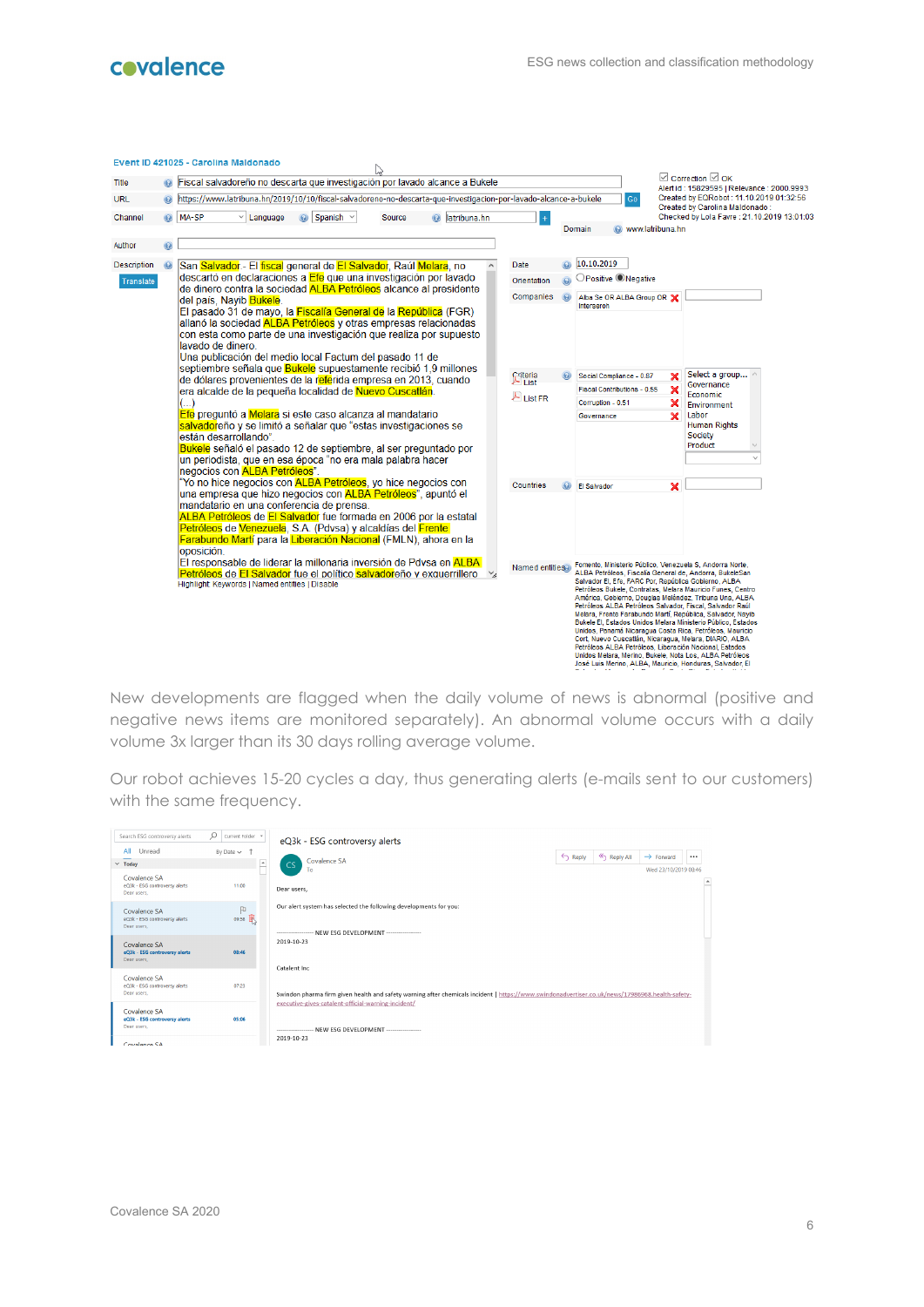# covalence

# **Criteria**

Covalence first uses a set of 50 criteria inspired by the [Global Reporting Initiative'](https://www.globalreporting.org/)s sustainability reporting guidelines. These criteria serve to classify the narrative content which is gathered thanks to our semi-automated search process using a broad set of sources.

The data is then recoded with hundreds of topics and sub-topics and organized into 11 dimensions within 3 categories: Environment, Social, Governance.

| <b>Environment</b>                                                                                                   | <b>Social</b>                                                                                                                                                     | <b>Governance</b>                                                                                                                                                |
|----------------------------------------------------------------------------------------------------------------------|-------------------------------------------------------------------------------------------------------------------------------------------------------------------|------------------------------------------------------------------------------------------------------------------------------------------------------------------|
| <b>Environmental</b><br>impacts of products<br>Renewable/Clean Energy<br>Products; Water<br>Technologies             | <b>Human rights</b><br>Human Rights Policy.<br>Discrimination, Child<br>Labor, Forced Labor,<br>Security Practices,<br>Indigenous Rights                          | <b>Management</b><br>Board structure and<br>diversity, compensation,<br>audit, indépendance                                                                      |
| <b>Resources</b><br>Materials, Energy, Water<br>Management.<br>Biodiversity.<br>Environmental Impact of<br>Transport | Social impacts of<br>products<br>Product Safety, Product<br>Labeling, Marketing<br>Communications, Customer<br>Privacy, Pricing / Needs,<br>Product Compliance    | <b>Shareholders</b><br>Voting Rights, shareholder<br>engagement                                                                                                  |
| Emissions, effluents,<br>and waste<br>Emissions, Waste<br>Management, Pollution,<br>Water discharged                 | Labor<br>Wages, Employment,<br>Employee Benefits, Trade<br>Unions, Health and Safety.<br>Training and Education,<br>Diversity and Equal<br>Opportunity            | <b>Sustainability strategy</b><br>United Nations Policy,<br>Commitments to External<br>Initiatives, Stakeholder<br>Engagement, Reporting<br>scope and quidelines |
|                                                                                                                      | <b>Community</b><br>Fiscal Contributions, Social<br>Sponsorship, Local<br>Sourcing, Local<br>Communities, Corruption,<br>Lobbying Practices, Social<br>Compliance | Remuneration<br>Executive Compensation<br>Policy, Board Member<br>Compensation                                                                                   |

# **SDG mapping**

The data is also classified with the 17 Sustainable Development Goals to show companies' mapping to the SDGs to provide insightful material for impact analysis and to support thematic investment strategies.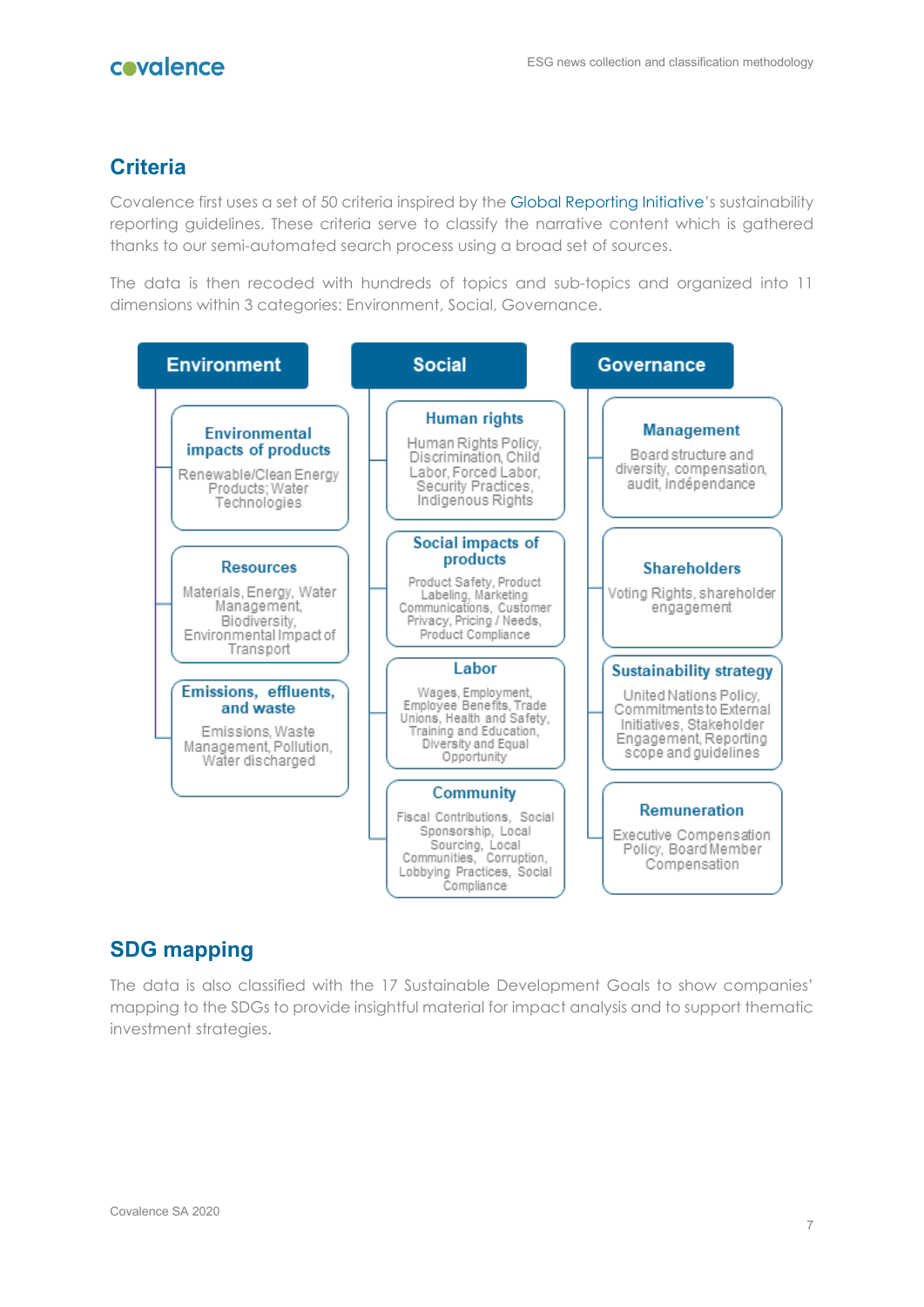### **Sources**

Covalence gathers online information using media monitoring platforms and scraping individual websites. Only identified information sources are used, we don't consider anonymous comments.

#### **Media monitoring platforms**

Media monitoring platforms are the main providers of news aggregated by Covalence. They are used to gather information from hundred thousand potential sources.

#### **Individual websites**

Covalence also monitors individual websites that regularly publish relevant content. Crucial is the diversity of sources used among media, NGOs, trade unions, international organisations, governments and academia.

#### **Languages**

Information is searched for in four languages: English, French, German, Spanish.

#### **Neutrality**

Covalence does not see some sources as more reliable than others. Any source is considered equally. Covalence does not validate information sources, neither the content of information. What we do is collect, confront and synthesize the maximum of relevant documents from different sources. Our policy is to put ourselves in the position of an independent newspaper in front of statements, opinions, reader's letters: publish any information provided it has relevance and an identified author, without endorsing its content.

#### **Equal weighing of individual sources**

Covalence follows a principle of equal weighing of individual sources, relying on the spirit of democratic debate and consensus. The "size" of source (audience, quantity of readers / viewers) is not taken as a weighting criterion, neither is placement in print press. Following are our arguments for applying such an equal weighing approach:

a) The modern world is characterized by social complexity, cultural diversity, ethical pluralism and scientific uncertainty: considering "small" sources at the same level as "large" ones is a way to cope with such complexity and diversity.

b) It is technically difficult to measure the size, or popularity of sources and find a weighing factor for such an heterogeneous ensemble of sources as large medias, specialized NGOs, individual correspondents and multinational companies' headquarters.

c) Western and Anglo-Saxon sources are overrepresented in Covalence database, because such sources are more numerous online and are more easily accessible than others. Applying a weighing factor could amplify the already existing overrepresentation of Western and Anglo-Saxon sources.

d) Some search engines email alerts used by Covalence only cover pages with the highest popularity (page rank): for a part the most popular pages are already naturally selected.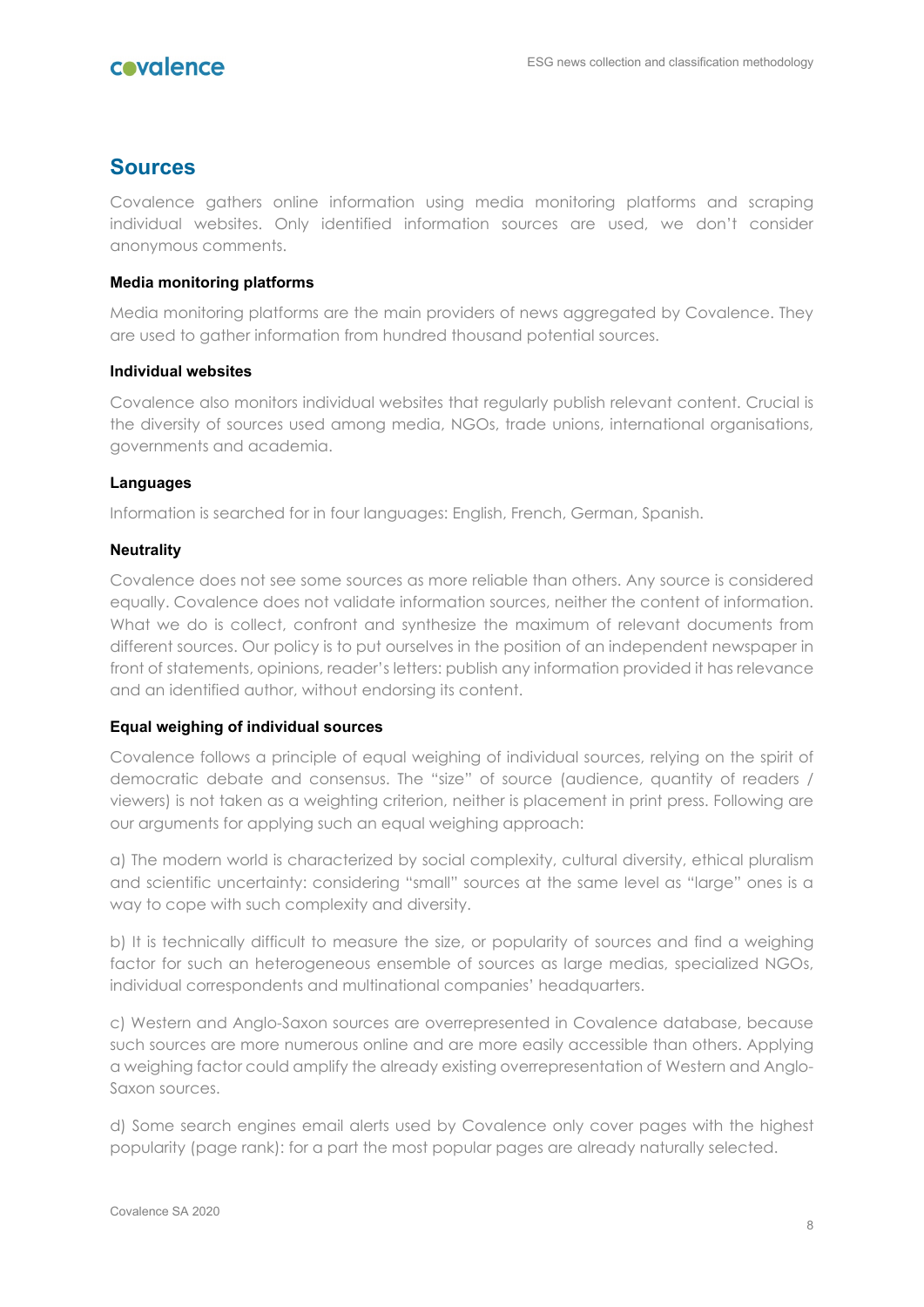

e) Echoes, repetition make weigh. If an obscure blog publishes a story, it might enter our system but if this story is not picked up by other sources its weight will be marginal. On the contrary, if a credible journal publishes a story, it is likely that other sources will repeat it. This will produce several points in our system and will have an effect on a company's ESG reputation score. This is how a weighing process is naturally working: the system measures the noise made by news, the echoes generated by a story among numerous sources. Rather than one particular document, it is the aggregation of a large number of documents that gives a significant picture of reality.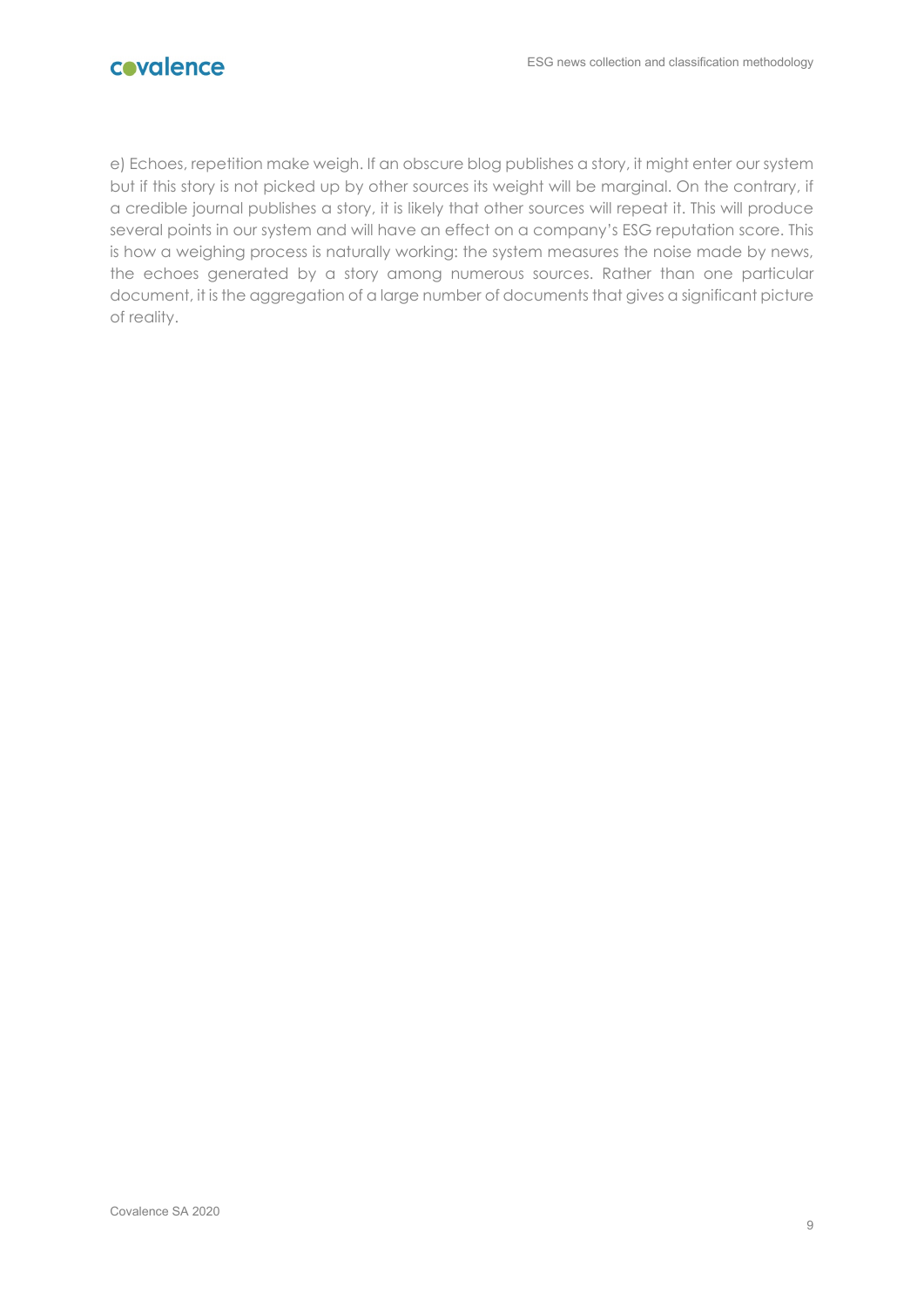# **Annex: data dictionnary**

#### **idAlert**

Identifier given to news items entering our system.

#### **evtDate**

Date when news item has been published.

#### **New Development**

This variable indicates recent developments and new stories regarding ESG issues on a company. This variable is activated when a news item represents an abnormal volume of information compared to what we usually get for a company. The New Development field can be either blank (= no new development), Confirmed (the article has been checked by analyst, see Coding Entity), or Pending (news article has been detected as a new development by the Robot but has not yet been checked by an analyst).

#### **Coding Entity**

Can be either Analyst or Robot. All news items are first automatically coded by our Robot. Then part of the news items are checked by humans – the Coding Entity is then Analyst. In terms of work flow analysts receive new developments in priority for human coding.

#### **Polarity**

Sentiment analysis allows us to code the *polarity* of a given text. In Covalence's methodology only the positive and negative polarities are used; neutral information is not considered. A distinction is made between "positive news", coded as 1 (information on what the company does for society, compliment, initiative, praise), and "negative news", coded as 0 (information on what the company should do for society, criticism, controversy, claim, scandal). Explicit positive or negative words have to be found in the text for demonstrating a polarity and allowing the document to be coded and accounted in the system.

#### **idEntreprise**

Company identifier used by Covalence.

#### **Company**

Company name used by Covalence.

#### **IndustryGroup**

Industry Group of a company according to the Global Industry Classification Standard available in Thomson Reuters Eikon.

#### **Title**

Headline of article.

#### **Summary**

Automatically generated summary of the article, composed of a collection of copy and pasted paragraphs.

Covalence SA 2020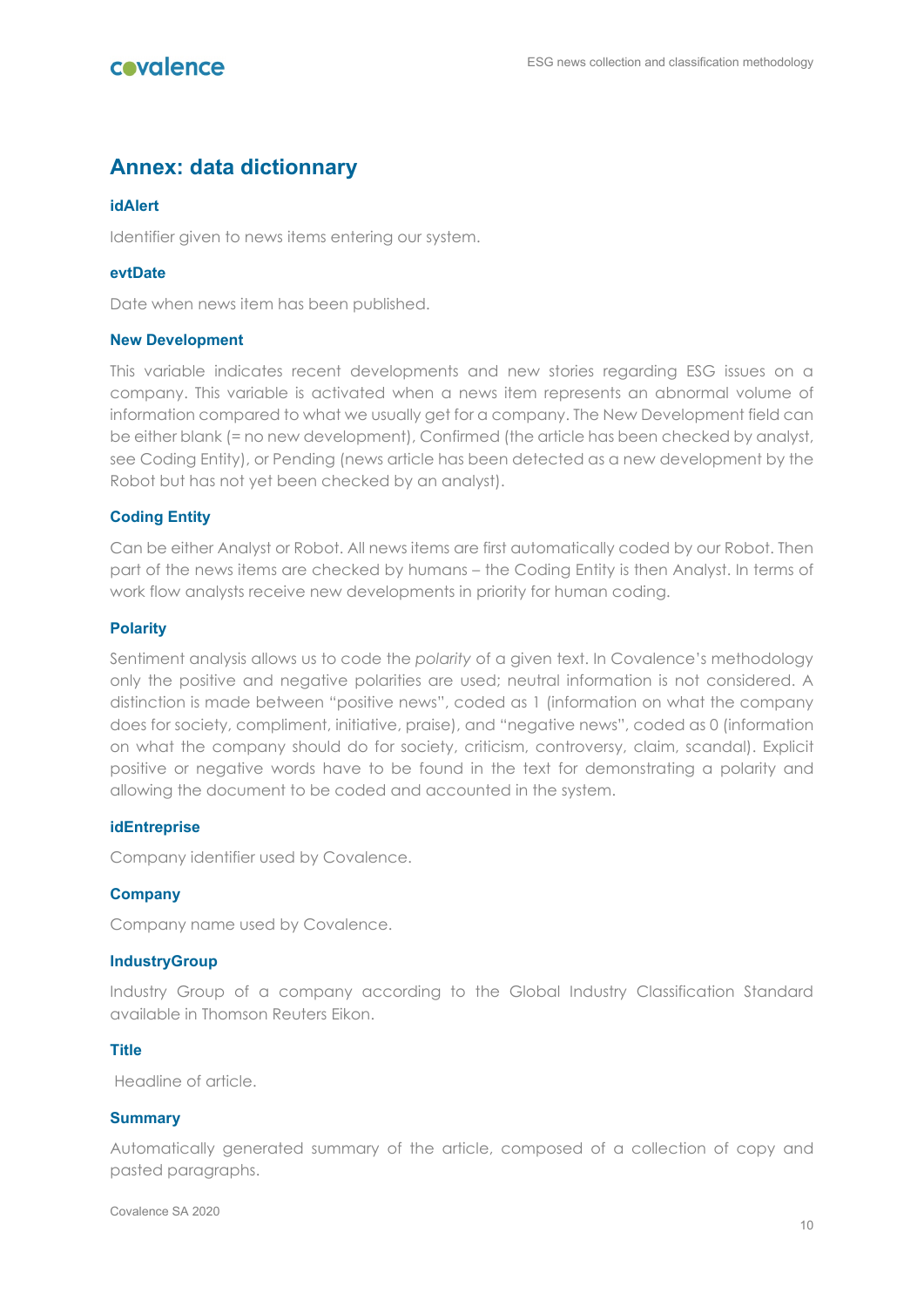## covalence

#### **Outlet**

Name of the source of a news item.

#### **Materiality**

The materiality, or business impact, of a news item, derived from the criteria used to code the article. This field is inspired by the Value Driver Model developed by The UN Global Compact and The Principles for Responsible Investment (PRI):

- **Growth**: New markets and geographies, New customers & Market Share, Product & Services Innovation, Long-term Strategy
- **Productivity**: Operational Efficiency, Human Capital Management, Reputation Pricing Power
- **Risk**: Operational & Regulatory Risk, Reputational Risk, Supply Chain Risk, Leadership & **Adaptability**

The concept of Social Licence to Operate (SLO) has been added as a fourth type of business impact. Born in the mining industry, it refers to the acceptance of a company by its stakeholders (local communities, governments, NGOs, etc.).

#### **Stakeholders**

Indicates which stakeholders are relevant to a news item, derived from the criteria used to code the article.

#### **Keywords**

Keywords found in a article. Covalence's keywords dictionary is focused on ESG, CSR, sustainability and ethical issues.

#### **Topics and SubTopics**

Topics and subtopics are pre-defined categories created with groups of keywords present in Covalence's ESG dictionary.

#### **Named Entities**

Name of entities identified in news items, such as nouns, countries, cities, brands, etc.

#### **Action Countries**

Countries where action described in the news is taking place.

#### **Action Countries ISO**

ISO code of Action Countries.

#### **Criteria**

The data is classified according to 50 Environment, Social, Governance (ESG) [criteria](https://www.covalence.ch/index.php/approach/criteria/) inspired by the Global Reporting Initiative's sustainability reporting guidelines as well as by other international norms and conventions.

The data is then recoded with hundreds of topics and sub-topics and organized into 11 dimensions within 3 categories: Environment, Social, Governance.

Covalence SA 2020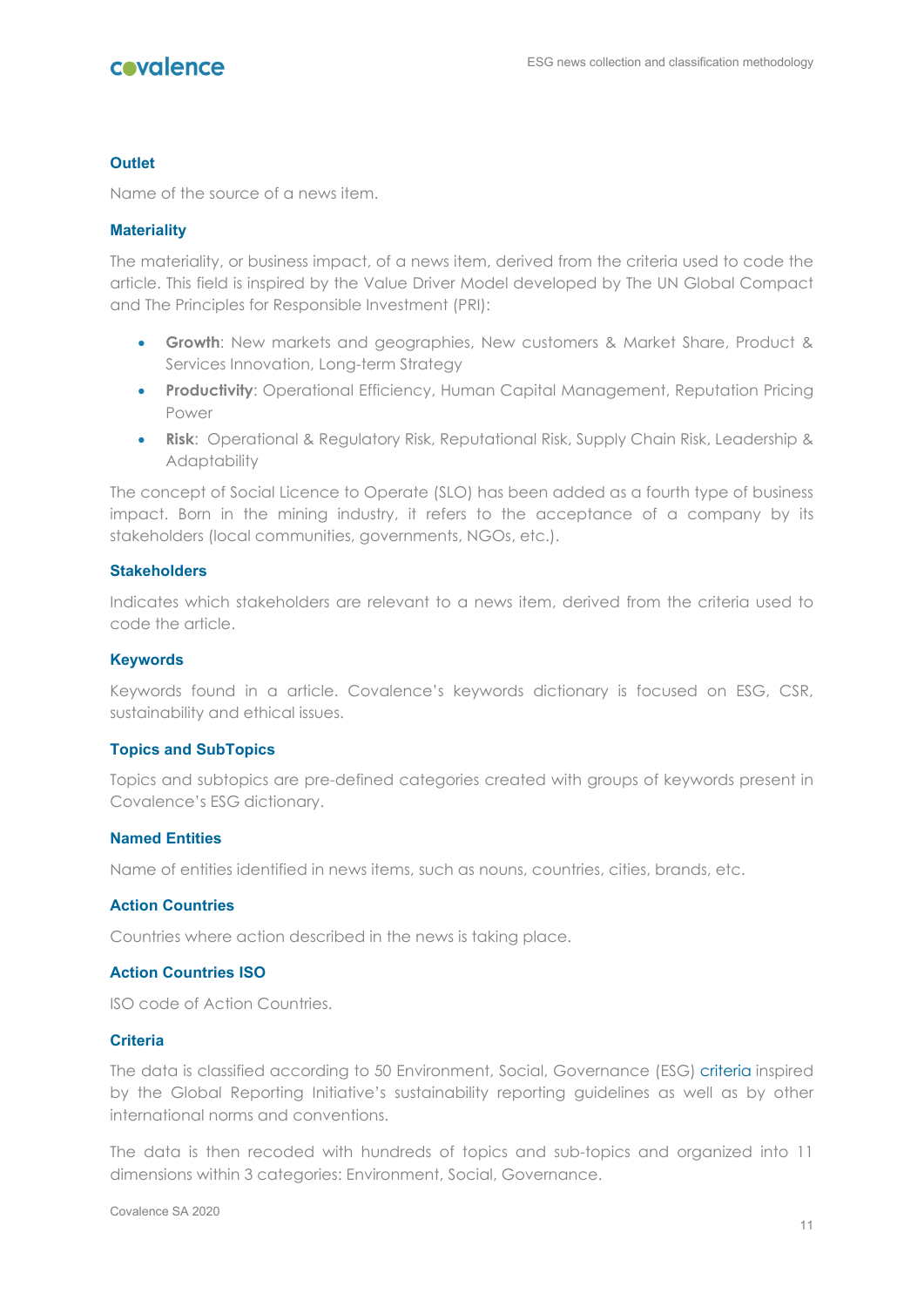

The criteria have the following characteristics:

- aligned to the Global Reporting Initiative's sustainability reporting guidelines
- based on widely accepted principles and not on specific ethical choices as a way to cope with diversity and pluralism
- able of covering changing aspects of companies' operations
- able to cover the diversity of actions led by stakeholders as well as media coverage

The criteria should be seen as open boxes allowing to store and organize information on a case-by-case basis. Covalence ESG criteria are not sector-specific. They are designed to be relevant to any multinational company and can be used to perform cross-sector comparisons.

#### **Download:** [Covalence ESG Criteria](https://www.covalence.ch/docs/CovalenceESGCriteria.pdf) (.pdf)

NB: when several criteria are used to code an article, this generates several lines in the data table.

#### **Dimension**

Categories in which the 50 criteria are distributed (see above: Criteria).

#### **E-S-G**

see above: Criteria

#### **sasb\_materiality**

Issues defined as material (likely to have an influence on economic and financial variables such as share price) in the [Sustainability Accounting Standards Board \(SASB\)'](https://www.sasb.org/)s [materiality map.](https://materiality.sasb.org/)

#### **count\_sasb**

Count of issues defined as material in the [Sustainability Accounting Standards Board \(SASB\)'](https://www.sasb.org/)s [materiality map.](https://materiality.sasb.org/)

#### **UNGC dimensions**

4 dimensions in which the 10 UN Global Compact principles are distributed.

#### **UNGC Principles**

10 principles of the UN Global Compact as listed here: <https://www.unglobalcompact.org/what-is-gc/mission/principles>

#### **Count UNGC Principles**

Number of UNGC principles relating to this news item

#### **SDGs**

17 Sustainable Development Goals defined by the United Nations: <https://sustainabledevelopment.un.org/?menu=1300>

#### **count\_sdg**

Number of SDGs relating to this news item